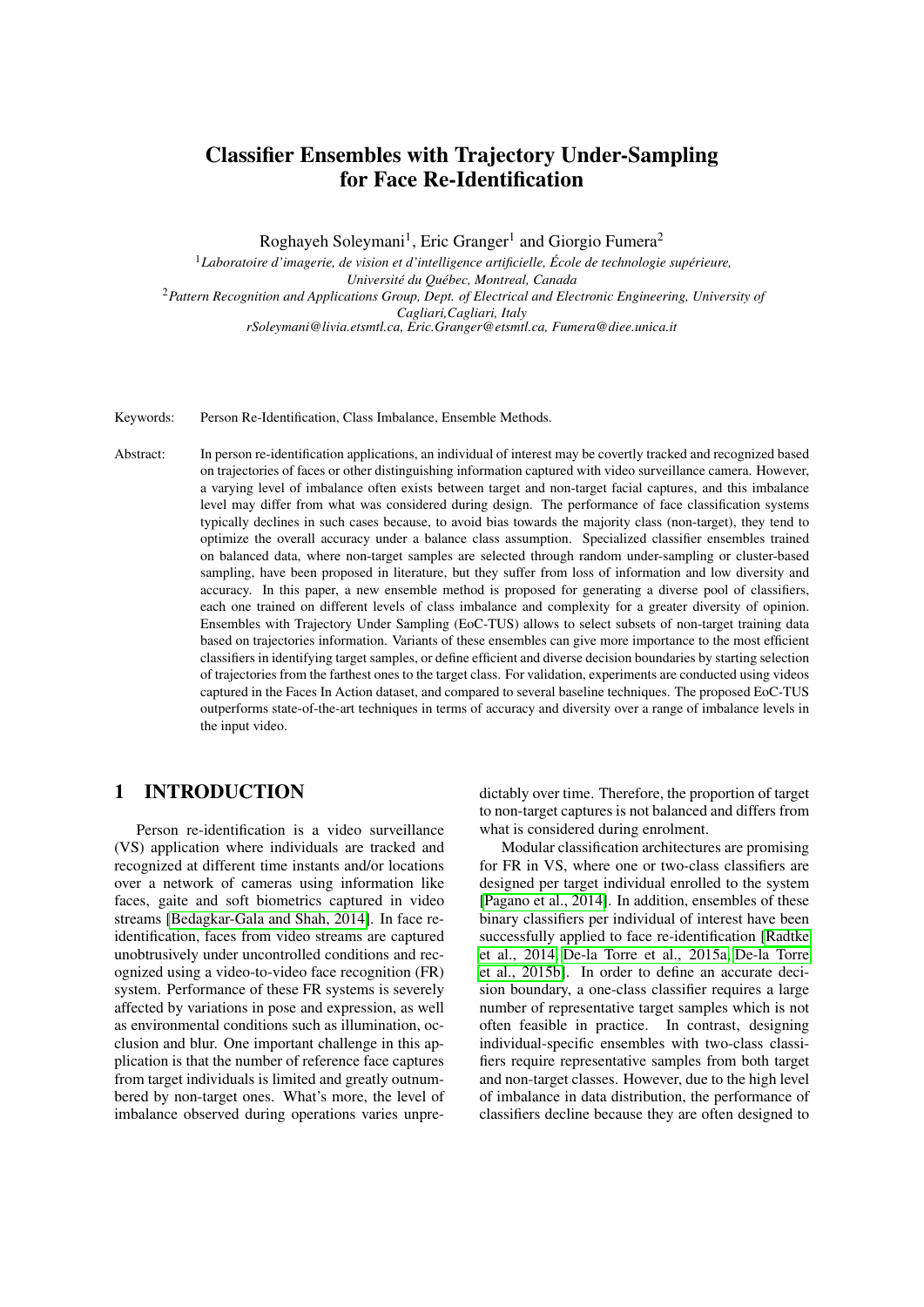optimize overall accuracy without taking into account the relative distribution of each class. Therefore, they become biased to correctly classifying the non-target class. In fact, designing with imbalanced data results in decision boundaries that move towards the minority class. To avoid this effect, most specialized approaches assume that the data is balanced for designing the classification system, and then prior knowledge of imbalance is used to bias decisions. However in practical VS applications, this imbalance is not usually known and varies over time.

It is well-known that classifier ensembles can increase accuracy and robustness over a single classifier by combining uncorrelated classifiers [\[Rokach,](#page-10-5) [2010\]](#page-10-5). A diverse pool of classifiers can be generated to learn from subsets of imbalanced data [\[Galar et al.,](#page-10-6) [2012\]](#page-10-6) selected using random under-sampling in RUS-Boost [\[Seiffert et al., 2010\]](#page-11-0), synthetic minority oversampling in SMOTEBoost [\[Chawla et al., 2003\]](#page-10-7), and cluster-based sampling [\[Yen and Lee, 2009\]](#page-11-1) [\[Li et al.,](#page-10-8) [2013\]](#page-10-8). These ensembles re-balance training data to avoid bias of performance towards the majority class. However, information loss is an issue in the case of under-sampling and high complexity is an issue for up-sampling approaches. What's more, the imbalance itself, as an inherent property of data distribution, is neglected, while using different skew levels is an additional source of diversity between classifiers in an ensemble.

Ensembles with random under-sampling (RUS) are designed by training several base classifiers with target samples and subsets of non-target samples selected randomly. These classifiers may be accurate because random subsets are representative of the whole data. However, accurate classifiers often fail to generate effective ensembles due to their lack of diversity. Ensembles with cluster under-sampling (CUS), in contrast, are designed using target samples and non-target samples assigned to clusters based on their proximity. These ensembles may be more effective than the RUS-based ensembles because they are combined from diverse classifiers designed on different parts of the feature space.

An application-based under-sampling method could be more effective than the general-purposed under-sampling methods described in literature in terms of diversity and accuracy of opinions.

In fact, grouping samples based on contextual information, rather than solely based on their proximity in the feature space, may have greater diversity. In addition, such non-target sampling technique may allow the majority samples to be ordered to produce efficient and diverse decision boundaries.

In many VS applications a tracker is used to fol-

low and regroup objects in a camera's field of view according to trajectories for spatio-temporal recognition. For example, the tracker could follow the position of each person observed in the scene over consecutive frames, and the facial regions of interest (ROIs) of the same person are collected into a trajectory. Facial samples in a trajectory are captured under different operating conditions and consequently, they are dispersed in the feature space compared to the samples from a cluster of data. Therefore, a pool of classifiers trained on samples from trajectories may provide ensemble of classifiers with greater diversity and generalization.

In this paper, a new method is proposed to design individual-specific ensembles, where the pool of twoclass classifiers is generated on data subsets that have different data imbalances and complexities. Training subsets contain a limited number of samples from target trajectory and a growing selection of samples from non-target trajectories to minimize the risk of information loss. Starting from one non-target trajectory for the first subset, the level of imbalance (and decision bound complexity) is increased for the next subsets by adding a number of non-target trajectories to the previous ones. Two variants are proposed to select among the non-target trajectories. In the first one, the trajectories are selected randomly and the contribution of each classifier is weighted based on its accuracy measured on a validation set. In the second variant, non-target trajectories are selected based on their proximity to the target trajectory. Since samples in a trajectory do not follow a mono-modal distribution, the Hausdorff distance [\[Edgar, 2007\]](#page-10-9) is used to measure the distance between two trajectories. The accuracy and diversity of ensembles of classifiers designed with the proposed technique is compared to reference methods from literature using videos in the FIA dataset.

The rest of the paper is organized as follows. Section 2 presents a review of ensemble techniques for class imbalance in literature. Ensembles with trajectory under-sampling are described in Section 3. Experimental methodology is given in Section 4. This is followed by results and discussion in Section 5.

## 2 ENSEMBLES FOR CLASS IMBALANCE

Data class distributions are imbalanced in many real-world monitoring and surveillance applications such as face re-identification, watch-list screening, fraud detection and intrusion prevention. In these applications, the class with fewer samples is usually the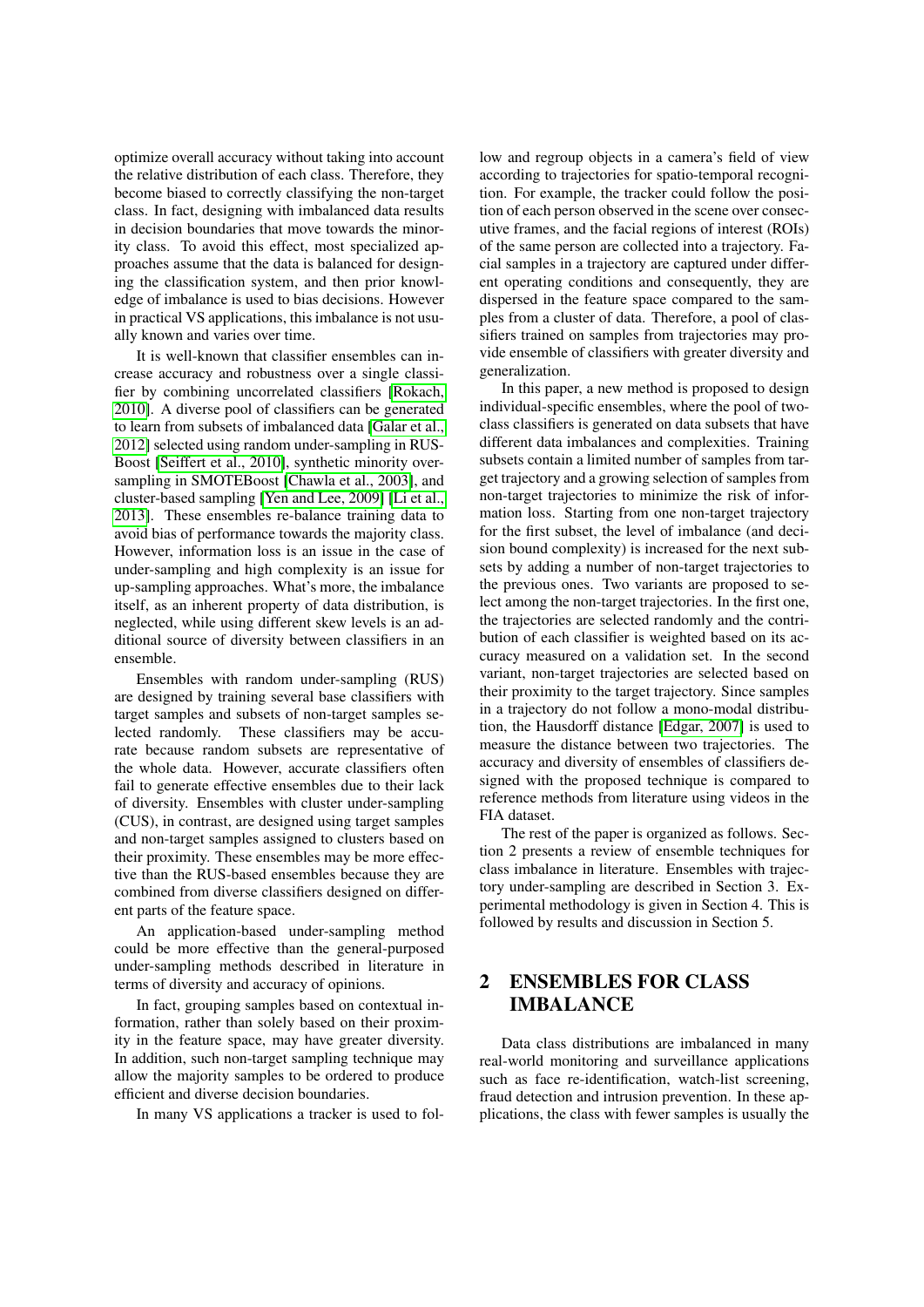target class and of more interest than the others.

Several approaches have been proposed in literature to handle imbalance as data-level, algorithmlevel, and cost-sensitive methods. Data-level approaches use an additional process to re-balance the data distribution prior to or along with learning procedure. This group includes variations of up-sampling the minority class, under-sampling the majority class or the combination of both of them. Some of the baseline techniques in this category are SMOTE (synthetic minority over-sampling technique) [\[Chawla](#page-10-10) [et al., 2002\]](#page-10-10), cluster-based sampling [\[Yen and Lee,](#page-11-1) [2009\]](#page-11-1), random under-sampling and One-sided Selection (OSS) [\[Kubat et al., 1997\]](#page-10-11).

Algorithm-level methods are internal approaches that create or modify algorithms to bias the system accuracy towards the minority class [\[Wu and Chang,](#page-11-2) [2006\]](#page-11-2). These methods require special knowledge of both the corresponding classifier and the application domain, comprehending why the classifier fails when the class distribution is uneven [\[Rokach, 2010\]](#page-10-5).

Cost-sensitive approaches introduce uneven misclassification cost factors for the samples from different classes such that minimizing the total cost will provide a more robust algorithm for imbalance problem [\[Sun et al., 2007\]](#page-11-3).

Ensembles of classifiers rely on the aforementioned methods to tune and combine several classifiers' performance under different conditions. The optimal accuracy-diversity trade-off is a key factor in the design of an accurate and effective ensemble of classifiers [\[Rokach, 2009\]](#page-10-12). Even though there is no straightforward definition of diversity in literature, base classifiers are usually deemed diverse when their misclassification events are not correlated [\[Rokach,](#page-10-12) [2009\]](#page-10-12). Therefore, neither of most accurate or least accurate classifiers create efficient ensembles. Diversity in generating ensembles to handle imbalance can be obtained by training base classifiers on target samples and different overlapping and balanced subsets of non-target data under-sampled randomly [\[Seiffert](#page-11-0) [et al., 2010\]](#page-11-0), or non-overlapping partitions created either randomly [\[Yan et al., 2003\]](#page-11-4) or by clustering [\[Yen](#page-11-1) [and Lee, 2009\]](#page-11-1) [\[Li et al., 2013\]](#page-10-8). In sample-based approaches like random under-sampling (RUS) the samples are treated independently, while in clusterbased sampling techniques [\[Yen and Lee, 2009\]](#page-11-1) [\[Li](#page-10-8) [et al., 2013\]](#page-10-8) the samples are under-sampled based on their data distributions. For example, Li et al. [\[Li](#page-10-8) [et al., 2013\]](#page-10-8) propose an ensemble with cluster undersampling (CUS), where each base classifier in the ensemble is trained on target samples and a cluster of the non-target class. The contribution of classifiers trained on the samples that are closer to the decision

boundary is magnified by giving a higher weight to their vote in the final decision based on the distance between the mass centers of the non-target cluster used to train that classifier and target class.

In several VS applications like person reidentification, using contextual information to group samples could provide a better modelling of data from different people. For instance, the facial regions captured within trajectories are defined by different geometric and environmental conditions, so the facial region of interest (ROI) patterns in a trajectory may exhibit multi-modal distribution that are overlapping or dispersed in the feature space. Accordingly, a pool of 2-class classifiers that are trained on trajectories may provide more variability and diversity and provide better decision bounds.

In the case of cluster-based under-sampling, data samples are assumed to be defined by compact monomodal distributions. The classifiers trained on data clusters may be diverse but they are not necessarily accurate enough to create robust ensembles because data clusters may contain samples from different individuals and they are not representative of real data distribution. In RUS, the samples are selected from all over the space and even though the classifiers trained on them may be accurate, they are not necessarily diverse enough to create robust ensembles because these data subsets have similar distributions. Hence, an ensemble of classifiers designed with trajectories can generalize better than ensembles of classifiers trained on the clusters or randomly undersampled data. In addition, using different data imbalances in designing classifiers increases the diversity and complexity of decision bounds among them. The diversity and accuracy of classifiers that are trained on growing skew levels and complexity of data is higher than the classifiers that are trained on the same skew level and complexity of samples at a time.

To validate these hypotheses, the ROI patterns of 6 facial trajectories belonging to 6 individuals (assume one target and 5 non-targets) from FIA  $<sup>1</sup>$  $<sup>1</sup>$  $<sup>1</sup>$  dataset [\[Goh](#page-10-13)</sup> [et al., 2005\]](#page-10-13) are mapped to 2D space using Sammon mapping [\[Sammon, 1969\]](#page-10-14) (see Figure [1\(](#page-4-0)a)).

Three ensembles of SVM classifiers with data subsets selected by random under-sampling (RUS), cluster-based under-sampling (CUS), and trajectorybased under-sampling (TUS) are created with growing skew [2](#page-2-1) level between base classifiers (called EoC-GRUS, EoC-GCUS, EoC-GTUS). The first classifiers

<span id="page-2-0"></span><sup>&</sup>lt;sup>1</sup>The experimental methodology and FIA data set used for validation is presented in Section 4.

<span id="page-2-1"></span><sup>&</sup>lt;sup>2</sup>Skew  $\lambda = \pi_p : \pi_n$  is defined as the proportion of positive (minority target) samples  $\pi_p$  to the negative (majority nontarget) ones π*n* .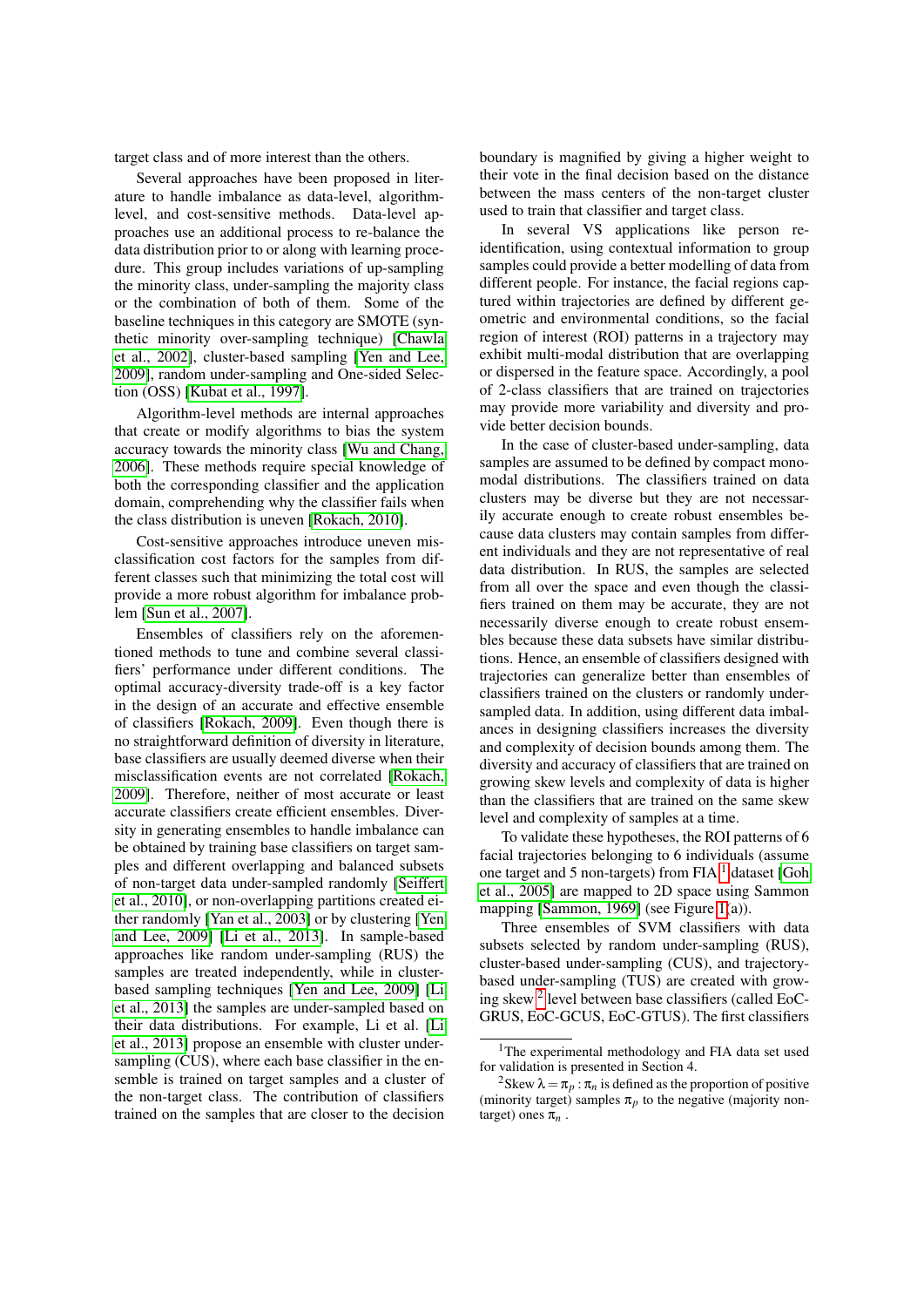in these ensembles are trained on balanced data and the imbalance levels of the subsets used to train the following classifiers are increased step by step. The clusters and trajectories are selected in random order. For CUS, the samples are regrouped into  $k = 6$  (the same number of trajectories for fair comparison) clusters using *k*-means algorithm. In addition, the classifiers are combined with unweighted majority voting in all ensembles.

The decision boundary of three ensembles, EoC-GRUS, EoC-GCUS, EoC-GTUS, in Figure [1\(](#page-4-0)b) show that EoC-GRUS has a decision boundary fitted to the target class and the decision boundary of EoC-GCUS invades the area of non-targets, while EoC-GTUS results in a decision boundary that covers target samples without invading the non-target class area.

The diversity and performance of all three ensembles are compared in Figure [2,](#page-4-1) where they are tested with several skew levels in test data. The results in Figure [2](#page-4-1) support the hypotheses that EoC-GTUS maintains higher level of diversity, and provides higher accuracy over skew values. The classifiers in EoC-GRUS show the least diversity.

## 3 ENSEMBLES WITH TRAJECTORY UNDER-SAMPLING

The main objective of this paper is to design individual-specific ensemble of 2-class classifiers that allow to sustain a high level of accuracy and robustness over variations in levels of data imbalance. A novel ensemble generation technique is proposed in which base 2-class classifiers are trained on growing number of non-target trajectories. Varying this number maintains different levels of imbalance and complexity between data subsets.

This approach is specialized for VS applications like person re-identification, where faces or soft biometrics are captured and regrouped in terms of trajectories. A tracker assigns a track ID to each different person appearing in the scene. During consecutive frames, the tracker follows the positions of persons and regroups the face captures along each track into trajectories. Consider the faces captured in training video streams as  $S_{tr} = \{(\mathbf{x}_i, y_i, ID_i); i = 1, ..., M_{tr}\}\$ where  $y_i \in \{+1, -1\}$  indicates the class label, i.e. target (+1) or non-target (-1) classes, and *ID<sup>i</sup>* is the track ID number assigned by the tracker to the face. Let  $ID^+$  be the track ID number assigned by tracker to the target face. All target samples are grouped into a trajectory  $\mathbf{t}^+ = \{(\mathbf{x}_p, y_p) \in \mathbf{S}_{tr} | ID_p = ID^+\}$ . In the

same way, the abundant non-target samples that are assigned the same track ID are grouped into a nontarget trajectory as  $\mathbf{t}_j^-$ . By collecting all non-target trajectories into a set **T**<sup>-</sup> = {**t**<sub>*j*</sub> ; *j* = 1, ...,*N*<sup>-</sup>}, the non-targets are under-sampled by eliminating a number of  $\mathbf{t}^-_j$ s from this set.

To generate design data with several skew levels, non-target samples in each subset are selected by accumulating trajectories incrementally without replacement. However, two important concerns arise with this ensemble generation technique. One is that the performance of base classifiers in the ensemble can be affected by the order of trajectories. Second is that, how the ensemble size and the number of trajectories for each classifier should be selected?

The order of trajectory selection can be random, or from the closest to the farthest or from the farthest to the closest. In random selection of trajectories, effectiveness of the classifiers in the ensemble cannot be guaranteed and very poor classifiers can exist in the final ensemble. This issue can be alleviated by reducing the impact of less accurate classifiers in the final decision of the ensemble.

Increasing the number of non-target samples and consequently imbalance level in data subsets that are used for training a classifier, moves its decision boundary towards target class [\[Liu et al., 2011\]](#page-10-15). Therefore, starting from the closest non-target trajectory means starting from the fittest decision boundary to the target class. Therefore, adding trajectories to the existing ones aggravates the decision boundary of the following classifiers in the ensemble and reduces diversity among them. However, starting from the farthest decision boundary does not suffer from these problems.

Two versions of ensembles with TUS are proposed in this paper that differ with respect to two factors: the way in which the non-target trajectories are selected, and the contribution of each classifier in the final prediction. These ensembles are described in Sub-sections 3.1 and 3.2.

TUS-ensemble can be designed by training a pool of classifiers equal to the number of non-target trajectories. In other words, the skew level of design data for each base classifier is approximately one level higher than the previous one. However, the ensemble size should be limited by using larger skew steps between base classifiers. In addition, bigger difference between skew levels of classifiers in the ensemble result in higher diversity among them.

To select the ensemble size, we determine the steps between skew levels based on the overall imbalance level of design data. The level of imbalance in a data distribution is typically calculated as the pro-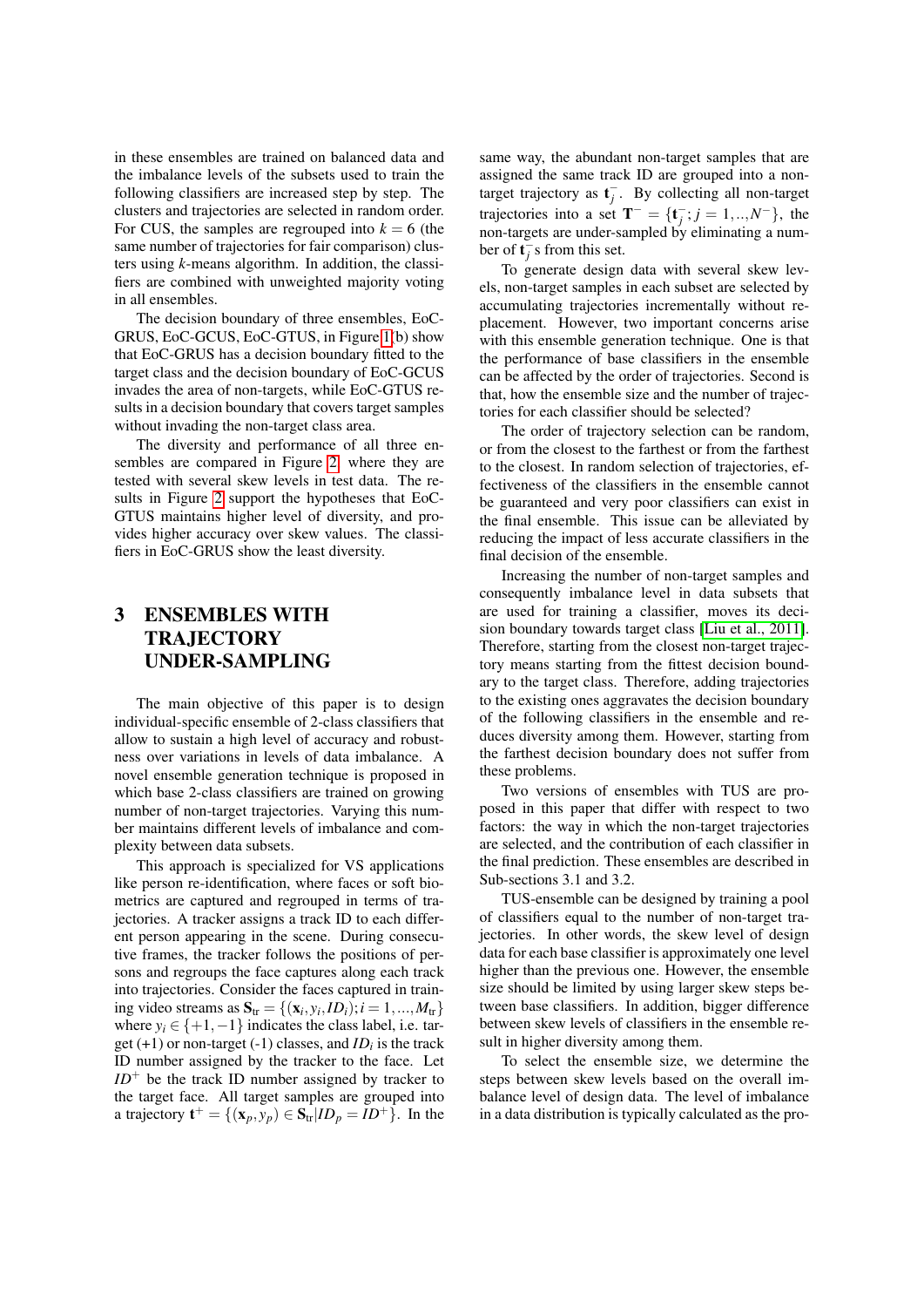<span id="page-4-0"></span>

(a) Sammon mapping of a target trajectory and 5 nontarget trajectories clustered using *k*-means with  $k = 5$ .



(b) Decision boundaries of 3 ensembles with GRUS, GCUS and GTUS.

Figure 1: Example of 2D data distribution and decision boundaries of an individual-specific ensembles on FIA data set.

portion of overall number of non-target samples to the overall number of target ones (*M*<sup>−</sup> /*M*<sup>+</sup>). In this paper, the skew level is indicated in a different way based on the number of trajectories. Letting  $N^-$  be the number of non-target trajectories,  $N^+$  be the number of target trajectories (typically  $N^+ = 1$  in a single video sequence), and  $n<sub>s</sub>$  as the desired skew level difference between two consecutive classifiers in the ensemble, the number of imbalanced sets to design classifiers in the ensemble  $n_e$ , is determined as:

<span id="page-4-2"></span>
$$
n_e = \left\lfloor \frac{N^-}{n_s N^+} \right\rfloor \tag{1}
$$

Considering the balanced case in addition to imbalanced ones, there are  $n_e + 1$  classifiers in the ensemble. Defining the skew level of  $e^{\text{th}}$  classifier in the ensemble as  $\lambda_e$ , skew levels of data subsets in the ensemble are determined from the set:  $\Lambda = {\lambda_e | \lambda_0}$  $1, \lambda_e = n_s \times e, e = 1, 2, \ldots, n_e$ . As an example, if  $n_s =$ 5 and  $N^{-}/5N^{+} = 5.2$  for a dataset, the number of classifiers in the ensemble will be  $n_e + 1 = 6$ , with skew levels  $\Lambda = \{1: 1, 1: 5, 1: 10, 1: 15, 1: 20, 1: 25\}.$ 

<span id="page-4-1"></span>

(a) Disagreement measure diversity level for growing skew levels.







Figure 2: Diversity and accuracy of ensembles produced with GRUS, GCUS and GTUS on FIA dataset mapped to the 2D space with Sammon mapping. The classifiers are tested by sets of data with varying skew levels from 1:1 to 1:5.

## 3.1 Random Trajectory Under-Sampling (RTUS)

In this version of EoC-TUS, in each design step, the non-target trajectories are selected randomly to train a new classifier for the ensemble. However, more importance is given to the component classifiers with better performance in classifying imbalanced data. In AdaBoost, RUSBoost and similar ensembles, a weight is assigned to each classifier based on its er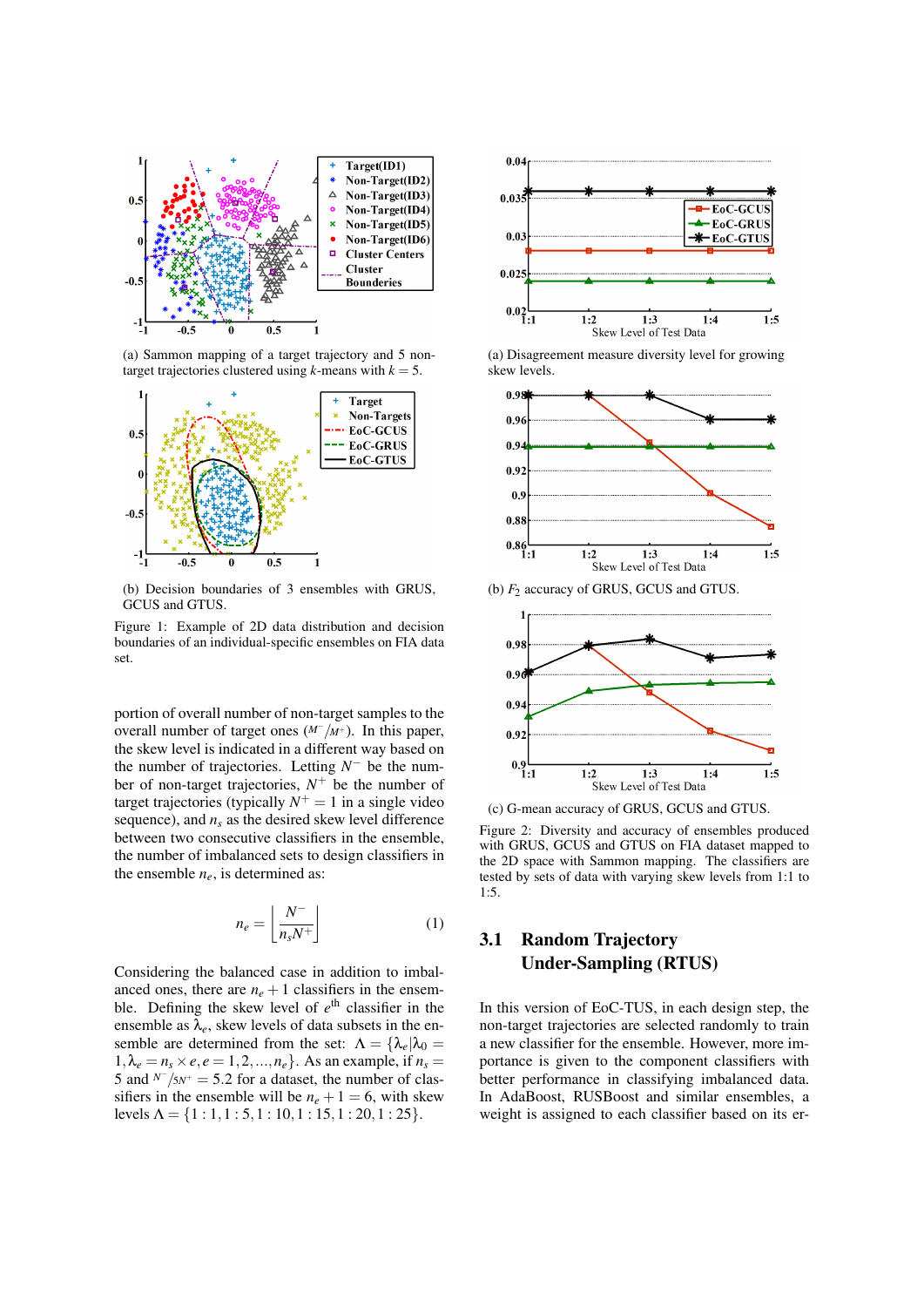ror rate *e*, as  $log((1-e)/e)$ ). In the case of classifying imbalanced data distributions, accuracy is not an appropriate measure to evaluate the performance of a classifier. Therefore, in the proposed ensemble, the weight of each base classifier is set based on its performance measured using the *F*2-measure, because this metric indicates classifier accuracy in correctly identifying the target samples.

The pseudo code of EoC-RTUS is presented in Algorithm [1.](#page-6-0) When a classifier is trained for the ensemble it is tested with a validation subset to determine its fusion weight. This validation subset should have the same level of imbalance  $(\lambda_e)$  as the training subset. Based on  $\lambda_e$  and the number of target samples in validation set  $(M_{\text{val}}^{+})$ , a number of non-target samples ( $M_{\text{val}}^-$  =  $\lambda_e \times M_{\text{val}}^+$ ) is sampled randomly. The performance  $F_e$  of the *e*−th classifier in the ensemble is measured in terms of  $F_2$ -measure and its weight is assigned using:

$$
w_e = \log\left(\frac{F_e}{1 - F_e}\right) \tag{2}
$$

This weight is then used to implement a for weighted combination of the ensemble and the fusion function could be decision-based or score-based.

## 3.2 Sorted Trajectory Under-Sampling (STUS)

Some non-target trajectories are more relevant than others, and can play a critical role in defining accurate class boundary. Samples of non-target trajectories that are closer to the target class are more relevant to define good classifier decision bounds [\[Stefanowski](#page-11-5) [and Wilk, 2008\]](#page-11-5). However, adding additional samples to them to design new classifiers does not maintain diversity and accuracy. Therefore, to generate EoC-STUS (Algorithm [2\)](#page-6-1), first the non-target trajectories are sorted based on their proximity to the target class using Hausdorff distance [\[Edgar, 2007\]](#page-10-9). It measures the distance between two sets of samples as the maximum of the minimum distances between pairs of elements from the two sets [\[Satta et al., 2011\]](#page-11-6). The Hausdroff distance between all non-target trajectories and target trajectory is calculated as:

<span id="page-5-0"></span> $d_j = \max\{\min \|\mathbf{x}^+ - \mathbf{x}^- \| \|\mathbf{x}^+ \in \mathbf{t}^+, \mathbf{x}^- \in \mathbf{t}_j^-\}$  (3) Given  $D = \{d_j; j = 1, ..., N^- | d_j \ge d_{j+1}\}$ , the nontarget trajectories are sorted into  $\mathbf{T}_s^- = {\mathbf{t}_j^-; j = \mathbf{t}_j^-}$ 1,..,*N* <sup>−</sup>} in the same order as *D*. Then, for training the first classifier in the ensemble  $t_1^-$  is selected from  $\mathbf{T}_s^-$  and for the next *e*-th classifiers ( $e = 2, ..., n_e$ ), { $\mathbf{t}_k^-$ ;  $k = 1, ..., \lambda_e$  are used. Finally, the class of input data is voted among the predictions of component classifiers in the ensemble.

## 4 EXPERIMENTAL METHODOLOGY

The Face In Action (FIA) video database [\[Goh](#page-10-13) [et al., 2005\]](#page-10-13) has been used in our experiments to compare proposed EoC-RTUS and EoC-STUS for face reidentification with state of the art techniques, RUS-Boost [\[Seiffert et al., 2010\]](#page-11-0) and SeEn-SVM [\[Li et al.,](#page-10-8) [2013\]](#page-10-8) as well as two single SVM classifiers with RUS and without any preprocessing (SVM-RUS and SVM, respectively). The performance is also compared with EoC-RUS (ensemble of classifiers trained on balanced randomly selected subset of samples), EoC-CUS (ensemble of classifiers, each trained on one cluster), EoC-TUS (ensemble of classifiers, each trained on one trajectory), EoC-GRUS (ensemble of classifiers trained on growing number of random samples), and EoC-GCUS (ensemble of classifiers trained on growing number of clusters).

FIA dataset contains video sequences that emulate a passport checking scenario with 221 participants. The video streams are collected in different capture conditions such as pose, illumination and expression, in both indoor and outdoor environments in three sessions each of which three months later than the previous one. The participants are present before 3 cameras about 5 seconds, resulting in total of 18 video sequences. Only the video sequences captured with the frontal cameras in indoor environment have been used for experiments. We selected one video for design (training+validation), and two videos are merged for testing. Some individuals in the dataset appear in both design and test video streams (176 of them) and some (43) appear only in one of them. Target individuals for experiments are selected from those that appear in both videos and for each target individual, 100 non-target trajectories are selected from both groups.

Regions of interest (ROIs) have been extracted and rescaled using Viola Jones algorithm [\[Viola and](#page-11-7) [Jones, 2001\]](#page-11-7) from all selected video sequences in trajectories. Then, Multiresolution Gray-Scale and Rotation Invariant Local Binary Patterns (LBP) [\[Ojala](#page-10-16) [et al., 2002\]](#page-10-16) histograms have been extracted as features. The local image texture for LBP has been characterized with 8 neighbors on a 1 radius circle centred on each pixel. Finally, a feature vector with the length of 59 has been obtained for each ROI. Some examples of ROIs in a trajectory from this data set are presented in Figure [3.](#page-7-0)

A SVM with RBF kernel,  $K(\mathbf{x}', \mathbf{x}'') =$  $exp(-||x'-x''||/2\sigma^2)$ , is used as the base classifier in ensemble methods. The kernel parameter  $\sigma$  is set as the average of the mean minimum distance between any two training samples and the scatter radius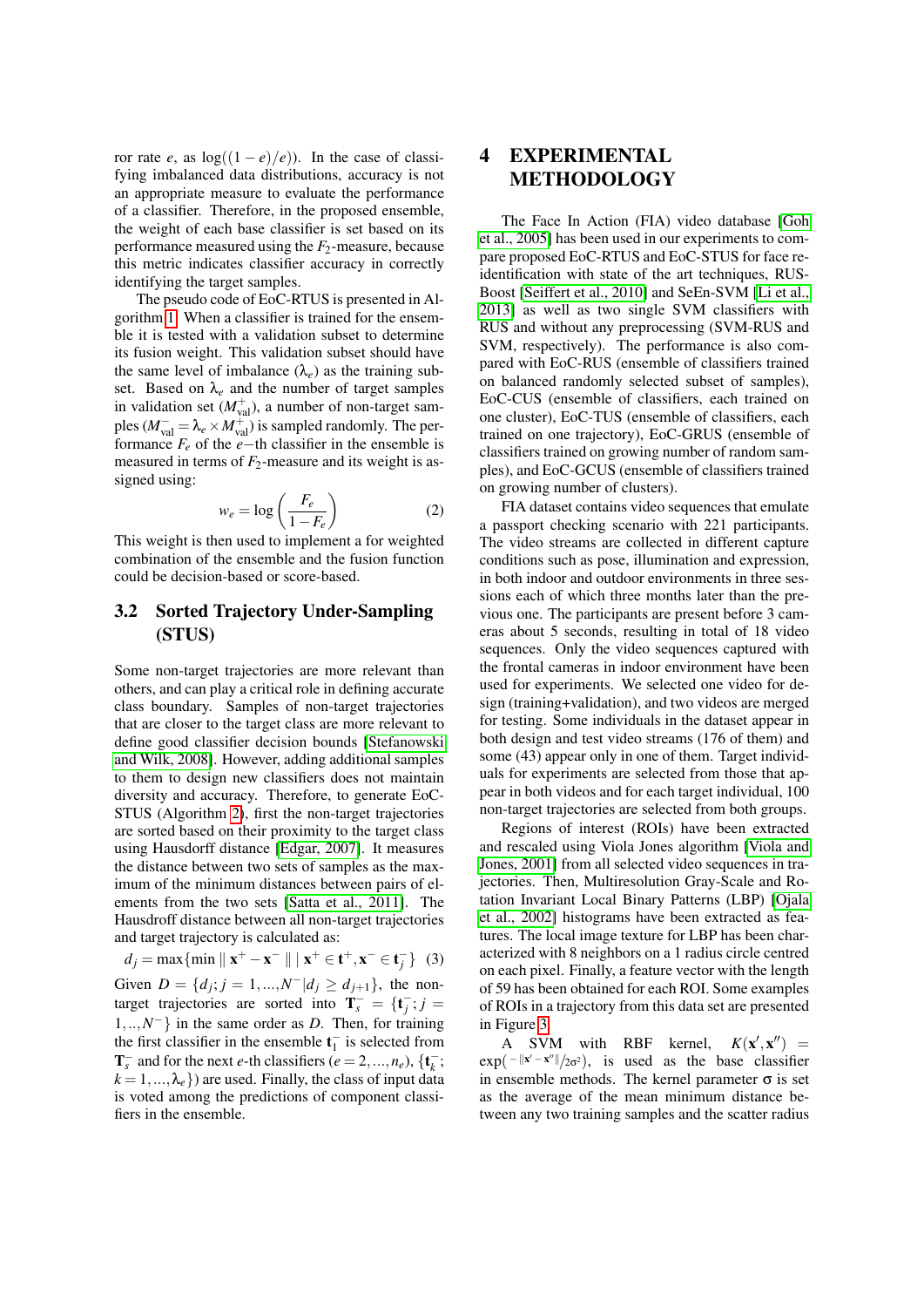#### Algorithm 1: EoC-RTUS Algorithm.

#### Input:

- $S_{tr} = \{ (x_i, y_i); i = 1, ..., M_{tr} \}$ : Training set
- $S_{val} = \{ (x_i, y_i); i = 1, ..., M_{val} \}$ : Validation set
- $y_i \in \{+1, -1\}$ : Class label of samples
- $t^+$ : Target trajectory
- $\mathbf{T}^{-} = {\mathbf{t}_{j}^{-}}; j = 1,..,N^{-}$ : Non-target trajectories
- X: Input probe sample

**Output:**  $Y \in \{+1, -1\}$ : Predicted label of **X** // *Design Phase* //

- <sup>1</sup> Non-target trajectories are randomly shuffled into  $\mathbf{T}_r^- = \{\mathbf{t}_j^-, j = 1, ..., N^- \}$
- 2 The number of base classifiers  $N_e$  and their skew levels  $\lambda_e$  for  $e = 1, 2, ..., n_e$ :

$$
n_e = \lfloor N^- / n_s N^+ \rfloor, N_e = n_e + 1,
$$
  
\n
$$
\Lambda = \{\lambda_e | \lambda_0 = 1, \lambda_e = n_s e\}
$$

- 3 for  $e = 0, \ldots, n_e$  do
	- i Collect a subset of  $T_r^-$  into

$$
\mathbf{T}_{r,e}^-=\{\mathbf{t}_k^-;k=1,...,\lambda_e\}
$$

- ii Train a classifier  $C_e$  on  $\mathbf{T}_{r,e}^-$  and  $\mathbf{t}^+$
- iii under-sample the validation set  $S<sub>val</sub>$  randomly to λ*e* level
- iv  $F_e \leftarrow F_2$ -measure attained by  $C_e$  on the validation subset
- v Set the weight of  $C_e$  as:  $w_e = \log(\frac{F_e}{1-F_e})$

// *Test Phase* //

- 4 for  $e = 0, ..., n_e$  do  $h_e(\mathbf{X}) \leftarrow$  Output of  $C_e$  (classification score or
- <span id="page-6-0"></span>decision) on X. <sup>5</sup> Combine the predictions of classifiers:  $Y = \text{sign}\left(\sum_{e=0}^{n_e} (w_e h_e(\mathbf{X}))\right)$

of the training samples in the input space [\[Li et al.,](#page-10-17) [2008\]](#page-10-17). The scatter radius is calculated by selecting the maximum distance between the training samples and a point corresponding to the mean of training samples. We used the LibSVM implementation of [\[Chang and Lin, 2011\]](#page-10-18).

Six versions of EoC-STUS and EoC-RTUS have been implemented. In three versions (EoC-RTUS-1, EoC-STUS-1A and EoC-STUS-1D)  $n_s$  is selected as 1 so that the number of SVMs will be the same as the maximum number of non-target trajectories (100) and the skew levels of data subsets used to train classifiers are determined from  $\Lambda_{tr} = \{1:1,1:2,1:$ 3,...,1 : 100}. In EoC-STUS-1A and EoC-STUS-1D, non-target trajectories are sorted based on their distance form target trajectory from the closest to the farthest and from the farthest to the closest ones, re-

#### Algorithm 2: EoC-STUS Algorithm.

Input:

- $S_{tr} = \{ (x_i, y_i; i = 1, ..., M_{tr}) : \text{Training set} \}$
- $y_i \in \{+1, -1\}$ : Class label of samples
- *t*<sup>+</sup>: Target trajectory
- $\mathbf{T}^- = {\mathbf{t}_{j}^-; j = 1, ..., N^-}$ : Non-target trajectories
- X: Input probe sample

**Output:**  $Y \in \{+1, -1\}$ : Predicted label of **X** // *Design Phase* //

- 1 The Hausdorff distance (Eq. [3](#page-5-0)) between all  $\mathbf{t}^-_j$  s and **t**<sup>+</sup> are sorted into *D* = {*d<sub>j</sub>*; *j* = 1, ...,*N*<sup>−</sup> |*d<sub>j</sub>* ≥ *d*<sub>*j*+1</sub>}
- <sup>2</sup> Non-target trajectories are sorted based on *D* into  $\mathbf{T}_s^- = {\mathbf{t}_j^-; j = 1, ..., N^-}$ 3 The number of base classifiers  $N_e$  and their skew

levels  $\lambda_e$  for  $e = 1, 2, ..., n_e$ :  $n_e = [N^-/n_s N^+]$ ,  $N_e = n_e + 1$ ,  $\Lambda = {\lambda_e | \lambda_0 = 1, \lambda_e = n_s e}$ 

4 for 
$$
e = 0, \ldots, n_e
$$
 do

i Collect a subset of 
$$
\mathbf{T}_s^-
$$
 into

$$
\mathbf{T}_{s, e}^{-} = \{\mathbf{t}_{k}^{-}, \ k = 1, ..., \lambda_{e}\}
$$

ii Train a classifier 
$$
C_e
$$
 on  $\mathbf{T}_{s,e}^-$  and  $\mathbf{t}^+$ 

// *Test Phase* //

5 for  $e = 0, ..., n_e$  do  $h_e(\mathbf{X}) \leftarrow$  Output of  $C_e$  (classification score or decision) on X.

<span id="page-6-1"></span><sup>6</sup> Combine the predictions of classifiers:  $Y = \text{sign}\left(\sum_{e=0}^{n_e} (h_e(\mathbf{X}))\right)$ 

spectively. In the other three versions (EoC-RTUS-5, EoC-STUS-5A and EoC-STUS-5D) *n<sup>s</sup>* is selected as 5 and the number of SVMs is selected as 21 obtained based on Eq. [1.](#page-4-2) The skew levels of data subsets used to train classifiers in these three versions are determined from  $\Lambda_{tr} = \{1:1,1:5,1:10,1:15,1:20,...,1:$ 100}. The number of SVMs in the RUSBoost has been also set to 21 for the sake of fair comparison.

The number of classifiers in the SeEn-SVM is given by  $2^{n_0}$ , where  $n_0 = \min_n \{ |q - 2^n|, n = 1, 2, ...\}$ ,  $q = \frac{M}{SM^+}$ . The number of classifiers in EoC-RUS, EoC-GRUS, EoC-CUS, EoC-GCUS and EoC-TUS are set to 100 to be comparable to EoC-RTUS-1, EoC-STUS-1A and EoC-RTUS-1D. In our experimental protocol, the results have been averaged by alternating the target individual among overall 10 target individuals in each round of the evaluation process, and for each target individual, the algorithms have been replicated 10 times using 5-fold cross-validation to generate design data; 2-folds for training and 3 folds for validation. In addition, in each replication, the test data has been under-sampled randomly to create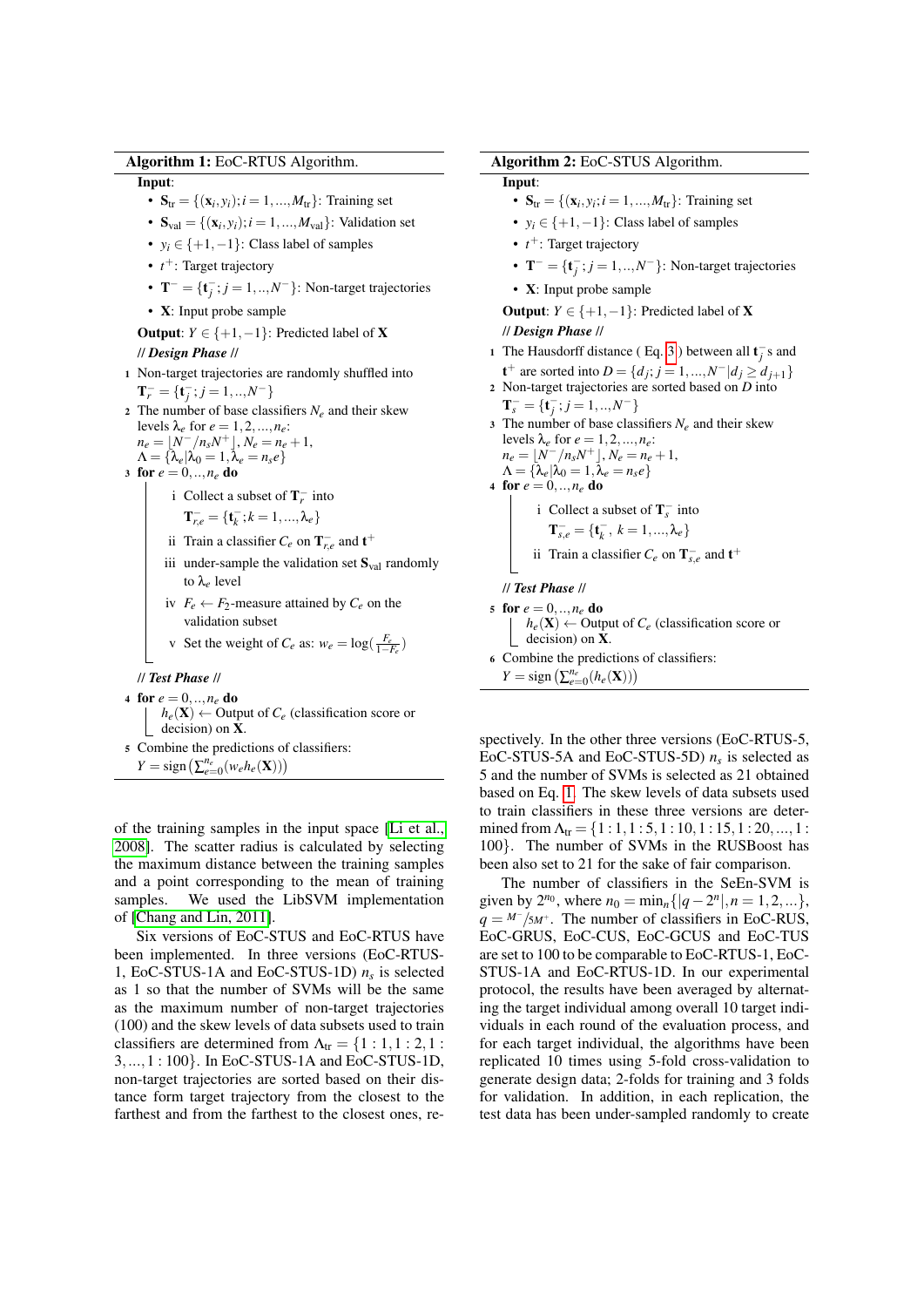<span id="page-7-0"></span>

Figure 3: Examples of  $70 \times 70$  pixels ROIs in a trajectory captures with camera 3, during section one for ID004.

subsets with different skew levels  $\Lambda_{\text{test}} = \{1 : 1, 1 :$  $20, 1: 50, 1: 100$ } to evaluate the robustness of each approach over varying skew levels during operation.

The performance of the new and reference systems is assessed in the Receiver Operating Curve (ROC) and Precision-Recall spaces. Performance metrics that rely on the simple accuracy are ill-suited for evaluating 2-class classification problems with imbalanced distributions. In fact, ROC space does not reflect the impact of imbalance [\[Fawcett, 2006\]](#page-10-19). False positive rate (FPR) is defined as the proportion of misclassified non-targets to the number of non-targets. With highly imbalanced data, FPR stays small and therefore ROC curve tends to locate at the left part of ROC space. In contrast, precision measures the proportion of correctly classified target class samples to the number of samples that are predicted as target class. Recall or true positive rate (TPR) measures the proportion of target samples that are predicted correctly to overall number of target samples. To avoid calibration of decision threshold systems are compared using two global scalar metrics: area under receiver operating (AUC) and area under the precisionrecall curve (AUPR).

Several measures of ensemble diversity have been introduced in literature [\[Kuncheva and Whitaker,](#page-10-20) [2003\]](#page-10-20) that are mostly calculated based on the relation between the predictions of pairs of classifiers on a given validation set of data. Disagreement measure indicates the ratio of correct predictions of classifiers by taking into account only those correct predictions that are not from the same classifiers. However, due to abundance of samples in one class in imbalanced distribution of classes, the diversity measures mostly present the level of disagreement between classifiers on identifying majority class (or non-targets). This problem can be alleviated by measuring the diversity level on balanced distribution of classes or by giving higher significance to the minority (target) samples. In order to reduce significance of non-target samples in measuring diversity, the disagreement metric is measured here only on target samples to indicate

the level of disagreement between classifiers on correctly classifying the target samples. Therefore, the value of this metric contains information on both accuracy and diversity of base classifiers in the ensemble on target samples. Considering  $D_m$  and  $D_n$  as decisions of a pair of classifiers on a validation data, the pairwise disagreement measure *Dism*,*<sup>n</sup>* between them is calculated based on diversity matrix in Table [1](#page-7-1) as:

$$
Dis_{m,n} = \frac{D^{cw} + D^{wc}}{D^{cw} + D^{wc} + D^{cc} + D^{ww}}
$$
 (4)

Disagreement measure varies between 0 and 1, value of 1 representing the most desirable diversity level. For *N<sup>e</sup>* classifiers in the ensemble, *Disav* is obtained from:

$$
Dis_{av} = \frac{2}{N_e(N_e - 1)} \sum_{m=1}^{N_e - 1} \sum_{n=m+1}^{N_e} Dis_{m,n}
$$
 (5)

Table 1: Diversity measure matrix.

<span id="page-7-1"></span>

|               | $D_n$ correct $D_n$ wrong |          |
|---------------|---------------------------|----------|
| $D_m$ correct | $D^{cc}$                  | $D^{cw}$ |
| $D_m$ wrong   | $D^{wc}$                  | $D^{ww}$ |

### 5 RESULTS AND DISCUSSION

Tables [2](#page-9-0) and [3](#page-9-1) present the average AUPR and AUC performance of the proposed EoC-RTUS and EoC-STUS techniques compared to several baseline techniques. The average AUPR values are significantly higher for EoC-TUS and EoC-CUS than other systems over all test-set skew levels. However, their AUC value is low because they are successful in correctly classifying target class in expense of misclassifying higher number of non-target samples. EoC-RTUS-1, EoC-STUS-1D, EoC-STUS-5 and RUS-Boost result in a comparable AUC, while EoC-STUS-5D is more efficient in recognizing target samples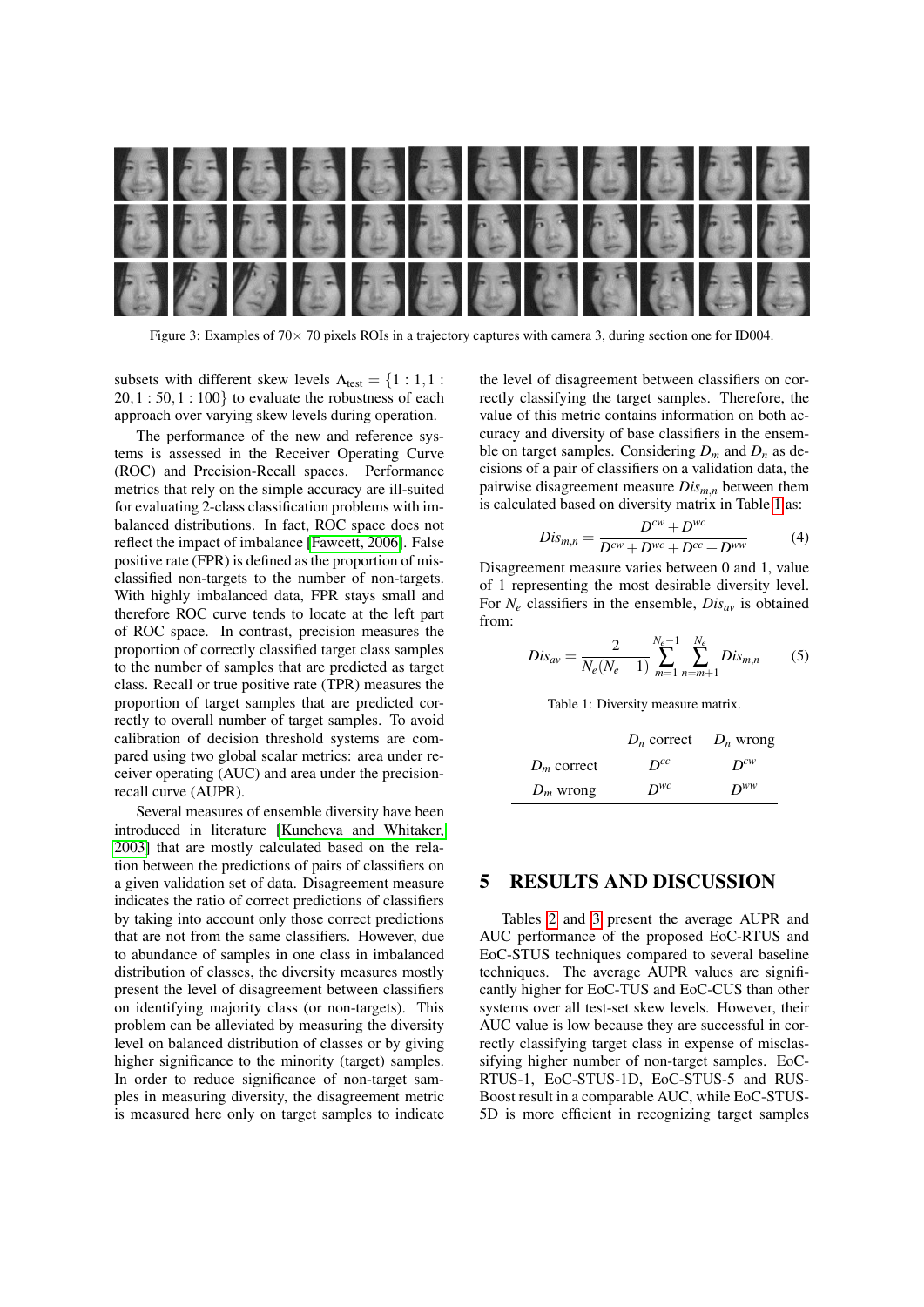in terms of AUPR. EoC-TUS outperforms EoC-CUS and EoC-RUS in terms of both AURP and AUC. These results support the hypothesis given in Section 3 that using an application-based contextual information like tracking information to under-sample data result in a more efficient ensemble of classifiers compared to CUS and RUS.

Most of the ensembles in this experiment are robust to different skew levels in test data in terms of AUC and AUPR. This suggest that these ensembles can be optimized by proper selection of their decision threshold in different skew levels of test data. In contrast, the performance of SVM, SVM-RUS and RUS-Boost in terms of AUPR declines considerably as the imbalance level of test data increases.

For all three under-sampling methods (RUS, CUS and TUS), growing imbalance levels between classifiers in GRUS, GCUS and GTUS result in a more desirable AUC and AUPR performance. Among different versions of EoC-GTUS, it is observed that ensembles that are designed with non-target trajectories gradually learned in a descending order w.r.t. their distance from target trajectory outperform ensembles designed with non-target trajectories learned in an ascending order.

In Figure [4,](#page-9-2) RUSBoost and EoC-STUS-5D maintain the highest level of diversity. Classifiers in EoC-STUS-5D and EoC-RTUS-5 are more diverse than other ensembles including SeEn-SVM and EoC-GRUS, proving that training classifiers on growing imbalance levels of trajectories starting from the farthest ones is more effective than RUS, GRUS, CUS and GCUS.

It is worth mentioning that, eventhough EoC-RTUS-1 and EoC-STUS-1 are implemented with larger ensemble sizes, they are not as effective as EoC-RTUS-5 and EoC-STUS-5 from both accuracy and diversity view points because bigger steps in skew level and complexity of decision boundaries generate more pair-wise diversity among classifiers and consequently more effective ensembles.

In terms of computation complexity, training runtime of ensembles in this experiment is shown in Figure [5.](#page-10-21) Figure [5\(](#page-10-21)a) compares the runtime of ensembles with the same size as  $N^-$  = 100 and Figure [5\(](#page-10-21)b) compares the runtime of ensembles with the same size as  $N_e = 21$ . In Figure [5\(](#page-10-21)a), GRUS, GCUS and GTUS take more time for training compared to RUS, CUS and TUS. This was expected because all classifiers in RUS, CUS and TUS are trained on a balanced set of samples, while the size of training subsets in GRUS, GCUS and GTUS is growing from the first classifier to the last one.

For both ensemble sizes, since EoC-RTUS re-

quires a validation step for each classifier in the ensemble, the runtime of EoC-RTUS is longer than EoC-STUS. EoC-STUS with sorting trajectories in ascending order of their distances to the target trajectory take more training time compared to EoC-STUS with sorting trajectories in descending order. RUS-Boost and SeEn-SVM train the classifiers on a balanced number of samples. However, in each iteration of RUSBoost, a validation process is carried out that tests the classifier on all samples and this makes RUS-Boost time consuming.

### 6 CONCLUSION

In this paper, a novel technique is proposed for the design of individual-specific ensembles to address the class imbalance problem in person re-identification applications. In ensembles with trajectory undersampling (EoC-TUS), training subsets contain samples from target trajectory and a growing selection of samples from non-target trajectories to minimize the risk of information loss. Instead of using generalpurpose under-sampling techniques such as random or cluster-based under-sampling, contextual information (i.e., trajectory structure) is exploited to undersample from an abundance of non-target data to design diverse ensembles of 2-class classifiers. Starting from one target and non-target trajectory for the first subset, the level of imbalance and decision bound complexity is increased for the next subsets by adding non-target trajectories to the previous ones. Variants of these ensembles can give more importance to the most efficient classifiers in recognizing target samples, or define efficient and diverse decision boundaries by starting selection of trajectories from the farthest ones to the target class. Experimental results obtained using videos of the FIA data set indicate that the proposed EoC-TUS outperforms several baseline techniques over a range of test-set imbalance levels. Although using all non-target trajectories eliminate the risk of information loss, not all samples are informative and yield better generalization generalization. In future work, a more sophisticated selection scheme that account for the multi-modal distribution of trajectories will be investigated to select trajectories such that ensembles maintain higher diversity while reducing amount of redundant data and training time.

### ACKNOWLEDGEMENTS

This work was partially supported by the Natural Sciences and Engineering Research Council of Canada.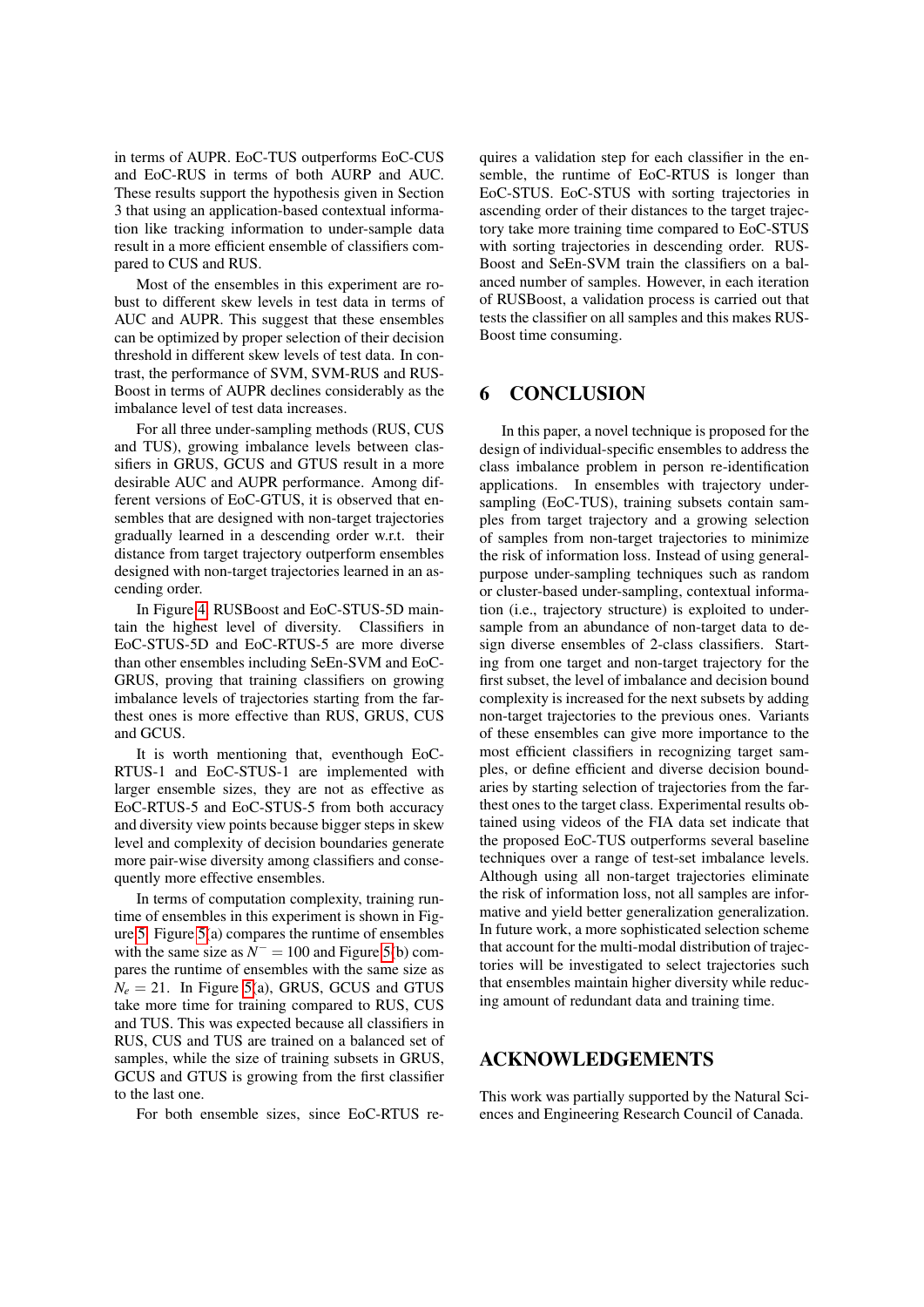Classification System  $\lambda_{\text{test}}$  1:1 1:20 1:50 1:100<br>SVM  $0.61 \pm 0.010$   $0.28 \pm 0.014$   $0.22 \pm 0.013$   $0.19 \pm 0.013$  $\begin{array}{|c|c|c|c|c|}\n\hline\n\textbf{SVM} & & & 0.61 \pm 0.010 & 0.28 \pm 0.014 & 0.22 \pm 0.013 & 0.19 \pm 0.013 \\
\hline\n\textbf{SVM-RUS} & & & 0.75 \pm 0.018 & 0.46 \pm 0.027 & 0.37 \pm 0.028 & 0.31 \pm 0.027 \\
\hline\n\end{array}$  $\textbf{SVM-RUS}$ <br>  $\textbf{EoC-RUS}$   $\textbf{0.48} \pm 0.019$   $\textbf{0.45} \pm 0.019$   $\textbf{0.45} \pm 0.019$   $\textbf{0.44} \pm 0.019$   $\textbf{0.43} \pm 0.019$   $\textbf{0.43} \pm 0.019$ EoC-RUS  $\begin{array}{|l|c|c|c|c|c|c|}\n\hline\n & 0.48 \pm 0.019 & 0.45 \pm 0.019 & 0.44 \pm 0.019 & 0.43 \pm 0.019 \\
\hline\n & 0.87 \pm 0.012 & 0.87 \pm 0.011 & 0.87 \pm 0.011 & 0.87 \pm 0.011\n\end{array}$  $\textbf{EoC-CUS} \quad \textbf{0.87} \pm \textbf{0.012} \quad \textbf{0.87} \pm \textbf{0.011} \quad \textbf{0.87} \pm \textbf{0.011} \quad \textbf{0.87} \pm \textbf{0.011} \quad \textbf{0.88} \pm \textbf{0.011} \quad \textbf{0.88} \pm \textbf{0.011}$ EoC-TUS  $0.87 \pm 0.012$   $0.87 \pm 0.011$ <br> $0.47 \pm 0.019$   $0.47 \pm 0.019$  $0.47 \pm 0.019$   $0.47 \pm 0.019$   $0.47 \pm 0.019$   $0.47 \pm 0.019$  $\textbf{EoC-GCUS}$  0.58  $\pm$  0.023 0.58  $\pm$  0.023 0.58  $\pm$  0.023 0.58  $\pm$  0.023 **RUSBoost [\[Seiffert et al., 2010\]](#page-11-0)** 0.79  $\pm$  0.020 0.47  $\pm$  0.020 0.37  $\pm$  0.020 0.30  $\pm$  0.020 **SeEn-SVM [\[Li et al., 2013\]](#page-10-8)**  $0.70 \pm 0.022$   $0.46 \pm 0.022$   $0.46 \pm 0.022$   $0.46 \pm 0.022$   $0.64 \pm 0.022$   $0.64 \pm 0.022$   $0.64 \pm 0.022$   $0.64 \pm 0.022$ **EoC-RTUS-1**  $0.64 \pm 0.022$   $0.64 \pm 0.022$   $0.64 \pm 0.022$   $0.64 \pm 0.022$   $0.64 \pm 0.022$ <br>**EoC-STUS-1A**  $0.45 \pm 0.019$   $0.45 \pm 0.019$   $0.45 \pm 0.019$   $0.45 \pm 0.019$ EoC-STUS-1A EoC-STUS-1D  $0.65 \pm 0.015$   $0.65 \pm 0.015$   $0.65 \pm 0.015$   $0.65 \pm 0.015$   $0.65 \pm 0.015$   $0.65 \pm 0.029$   $0.65 \pm 0.029$   $0.65 \pm 0.029$   $0.65 \pm 0.029$ **EoC-RTUS-5**  $\text{EoC-TUS-5A}$   $0.65 \pm 0.029$   $0.65 \pm 0.029$   $0.56 \pm 0.020$   $0.56 \pm 0.020$   $0.56 \pm 0.020$   $0.56 \pm 0.020$ EoC-STUS-5A  $\textbf{E} = \begin{bmatrix} 0.56 \pm 0.020 & 0.56 \pm 0.020 & 0.56 \pm 0.020 & 0.56 \pm 0.0020 & 0.56 \pm 0.0020 \\ 0.75 \pm 0.017 & 0.75 \pm 0.017 & 0.75 \pm 0.017 & 0.75 \pm 0.017 \end{bmatrix}$ EoC-STUS-5D

<span id="page-9-0"></span>Table 2: Average of AUPR performance of proposed and baseline techniques over 10 target individuals, each with 10 replications, over class imbalance values in the test-set.

<span id="page-9-1"></span>Table 3: Average of AUC performance of proposed and baseline techniques over 10 target individuals, each with 10 replications, over class imbalance values in the test-set.

| <b>Classification System</b>            | $\lambda_{\text{test}}$ | 1:1                         | 1:20             | 1:50             | 1:100            |
|-----------------------------------------|-------------------------|-----------------------------|------------------|------------------|------------------|
| <b>SVM</b>                              |                         | $\overline{0.37 \pm 0.014}$ | $0.37 + 0.014$   | $0.37 + 0.014$   | $0.37 \pm 0.014$ |
| <b>SVM-RUS</b>                          |                         | $0.44 \pm 0.023$            | $0.44 + 0.023$   | $0.44 + 0.023$   | $0.44 + 0.023$   |
| EoC-RUS                                 |                         | $0.52 + 0.021$              | $0.52 \pm 0.021$ | $0.52 \pm 0.021$ | $0.52 + 0.021$   |
| EoC-CUS                                 |                         | $0.50 + 0.030$              | $0.51 \pm 0.029$ | $0.51 + 0.029$   | $0.51 + 0.029$   |
| <b>EoC-TUS</b>                          |                         | $0.60 + 0.027$              | $0.61 + 0.026$   | $0.61 + 0.026$   | $0.61 + 0.026$   |
| <b>EoC-GRUS</b>                         |                         | $0.54 + 0.022$              | $0.54 + 0.022$   | $0.54 + 0.022$   | $0.54 + 0.022$   |
| <b>EoC-GCUS</b>                         |                         | $0.60 + 0.020$              | $0.59 + 0.019$   | $0.60 + 0.019$   | $0.60 + 0.019$   |
| <b>RUSBoost [Seiffert et al., 2010]</b> |                         | $0.70 + 0.021$              | $0.69 \pm 0.021$ | $0.69 + 0.021$   | $0.69 + 0.021$   |
| SeEn-SVM [Li et al., 2013]              |                         | $0.65 + 0.021$              | $0.66 + 0.020$   | $0.66 + 0.020$   | $0.66 + 0.020$   |
| EoC-RTUS-1                              |                         | $0.68 + 0.023$              | $0.68 + 0.023$   | $0.68 + 0.023$   | $0.68 + 0.023$   |
| EoC-STUS-1A                             |                         | $0.52 + 0.018$              | $0.52 + 0.017$   | $0.52 + 0.017$   | $0.52 + 0.017$   |
| EoC-STUS-1D                             |                         | $0.69 + 0.020$              | $0.69 + 0.020$   | $0.69 + 0.020$   | $0.69 + 0.020$   |
| EoC-RTUS-5                              |                         | $0.63 + 0.027$              | $0.63 + 0.027$   | $0.63 + 0.027$   | $0.63 + 0.027$   |
| EoC-STUS-5A                             |                         | $0.57 \pm 0.019$            | $0.58 + 0.017$   | $0.58 + 0.018$   | $0.58 \pm 0.018$ |
| EoC-STUS-5D                             |                         | $0.69 \pm 0.015$            | $0.70 + 0.014$   | $0.69 \pm 0.014$ | $0.69 \pm 0.014$ |

<span id="page-9-2"></span>

Figure 4: Average of diversity (disagreement measure) of proposed and baseline techniques over 10 target individuals and 10 replications. Dispersion measures are standard errors of the sample mean.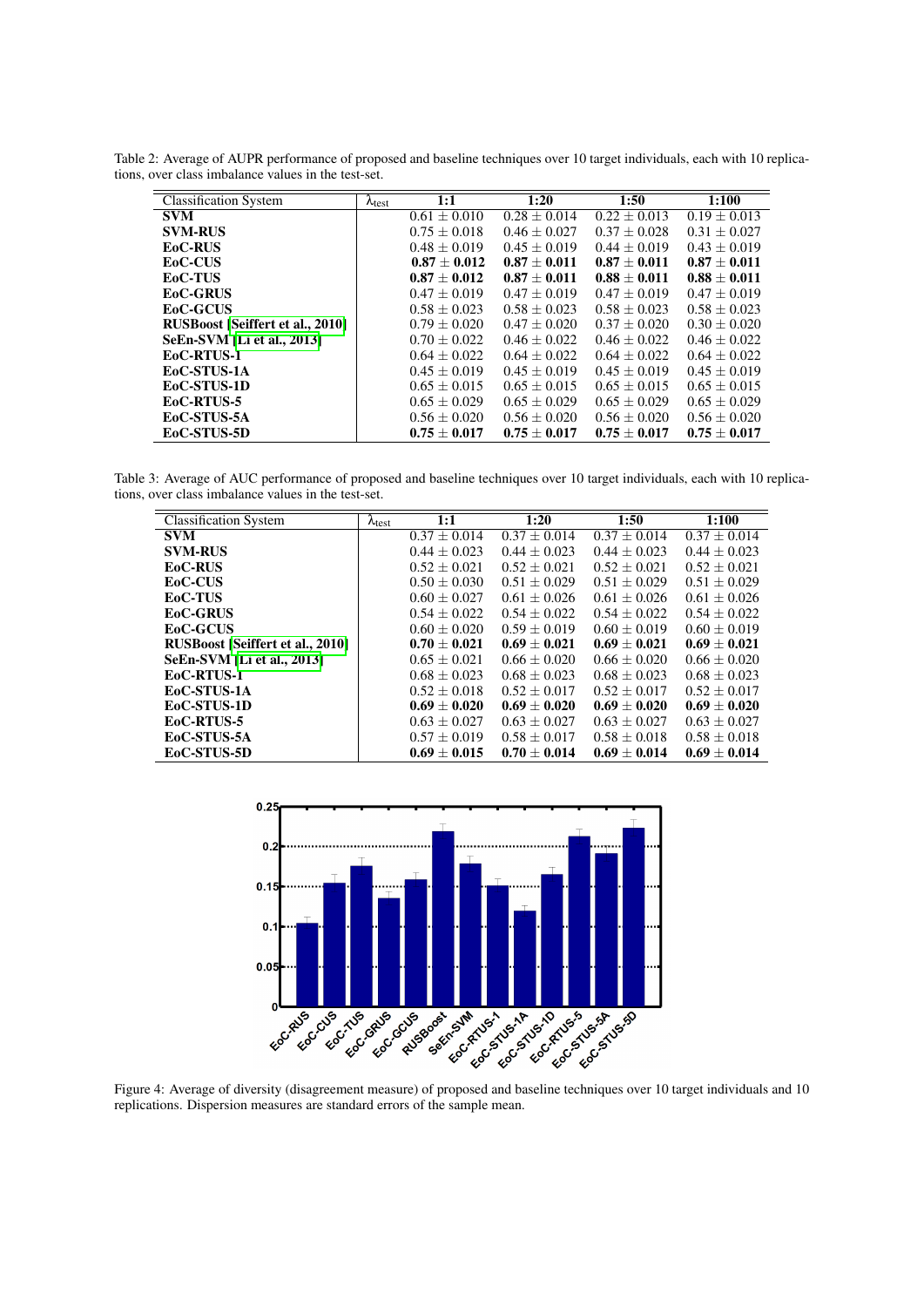<span id="page-10-21"></span>



(a) Average training time of ensembles of size  $N^- = 100$ . (b) Average training time of ensembles of size  $N_e = 21$ . Figure 5: Average of training runtime of proposed and baseline techniques over 10 target individuals and 10 replications. Dispersion measures are standard errors of the sample mean.

## **REFERENCES**

- <span id="page-10-0"></span>Bedagkar-Gala, A. and Shah, S. K. (2014). A survey of approaches and trends in person re-identification. *Image and Vision Computing*, 32(4):270–286.
- <span id="page-10-18"></span>Chang, C.-C. and Lin, C.-J. (2011). Libsvm: a library for support vector machines. *ACM Transactions on Intelligent Systems and Technology*, 2(3):27.
- <span id="page-10-10"></span>Chawla, N. V., Bowyer, K. W., Hall, L. O., and Kegelmeyer, W. P. (2002). Smote: synthetic minority oversampling technique. *Journal of artificial intelligence research*, 16(1):321–357.
- <span id="page-10-7"></span>Chawla, N. V., Lazarevic, A., Hall, L. O., and Bowyer, K. W. (2003). Smoteboost: Improving prediction of the minority class in boosting. In *Knowledge Discovery in Databases: PKDD 2003*, pages 107–119.
- <span id="page-10-3"></span>De-la Torre, M., Granger, E., Radtke, P. V., Sabourin, R., and Gorodnichy, D. O. (2015a). Partially-supervised learning from facial trajectories for face recognition in video surveillance. *Information Fusion*, 24:31–53.
- <span id="page-10-4"></span>De-la Torre, M., Granger, E., and Sabourin, R. (2015b). Adaptive skew-sensitive fusion of ensembles and their application to face re-identification. *Pattern Recognition*, 48:3385–3406.
- <span id="page-10-9"></span>Edgar, G. (2007). *Measure, topology, and fractal geometry*. Springer Science & Business Media.
- <span id="page-10-19"></span>Fawcett, T. (2006). An introduction to roc analysis. *Pattern recognition letters*, 27(8):861–874.
- <span id="page-10-6"></span>Galar, M., Fernandez, A., Barrenechea, E., Bustince, H., and Herrera, F. (2012). A review on ensembles for the class imbalance problem: bagging-, boosting-, and hybrid-based approaches. *Systems, Man, and Cybernetics, Part C: Applications and Reviews, IEEE Transactions on*, 42(4):463–484.
- <span id="page-10-13"></span>Goh, R., Liu, L., Liu, X., and Chen, T. (2005). The cmu face in action (fia) database. In *Analysis and Modelling of Faces and Gestures*, pages 255–263.
- <span id="page-10-11"></span>Kubat, M., Matwin, S., et al. (1997). Addressing the curse

of imbalanced training sets: one-sided selection. In *ICML*, volume 97, pages 179–186. Nashville, USA.

- <span id="page-10-20"></span>Kuncheva, L. I. and Whitaker, C. J. (2003). Measures of diversity in classifier ensembles and their relationship with the ensemble accuracy. *Machine learning*, 51(2):181–207.
- <span id="page-10-8"></span>Li, Q., Yang, B., Li, Y., Deng, N., and Jing, L. (2013). Constructing support vector machine ensemble with segmentation for imbalanced datasets. *Neural Computing and Applications*, 22(1):249–256.
- <span id="page-10-17"></span>Li, X., Wang, L., and Sung, E. (2008). Adaboost with svm-based component classifiers. *Engineering Applications of Artificial Intelligence*, 21(5):785–795.
- <span id="page-10-15"></span>Liu, Y., Yu, X., Huang, J. X., and An, A. (2011). Combining integrated sampling with svm ensembles for learning from imbalanced datasets. *Information Processing & Management*, 47(4):617–631.
- <span id="page-10-16"></span>Ojala, T., Pietikainen, M., and Maenpaa, T. (2002). Multiresolution gray-scale and rotation invariant texture classification with local binary patterns. *Pattern Analysis and Machine Intelligence, IEEE Transactions on*, 24(7):971–987.
- <span id="page-10-1"></span>Pagano, C., Granger, E., Sabourin, R., Marcialis, G., and Roli, F. (2014). Adaptive ensembles for face recognition in changing video surveillance environments. *Information Sciences*, 286:75–101.
- <span id="page-10-2"></span>Radtke, P. V., Granger, E., Sabourin, R., and Gorodnichy, D. O. (2014). Skew-sensitive boolean combination for adaptive ensembles–an application to face recognition in video surveillance. *Information Fusion*, 20:31–48.
- <span id="page-10-12"></span>Rokach, L. (2009). Taxonomy for characterizing ensemble methods in classification tasks: A review and annotated bibliography. *Computational Statistics & Data Analysis*, 53(12):4046–4072.
- <span id="page-10-5"></span>Rokach, L. (2010). Ensemble-based classifiers. *Artificial Intelligence Review*, 33(1-2):1–39.
- <span id="page-10-14"></span>Sammon, J. W. (1969). A nonlinear mapping for data structure analysis. *IEEE Transactions on computers*, 18(5):401–409.